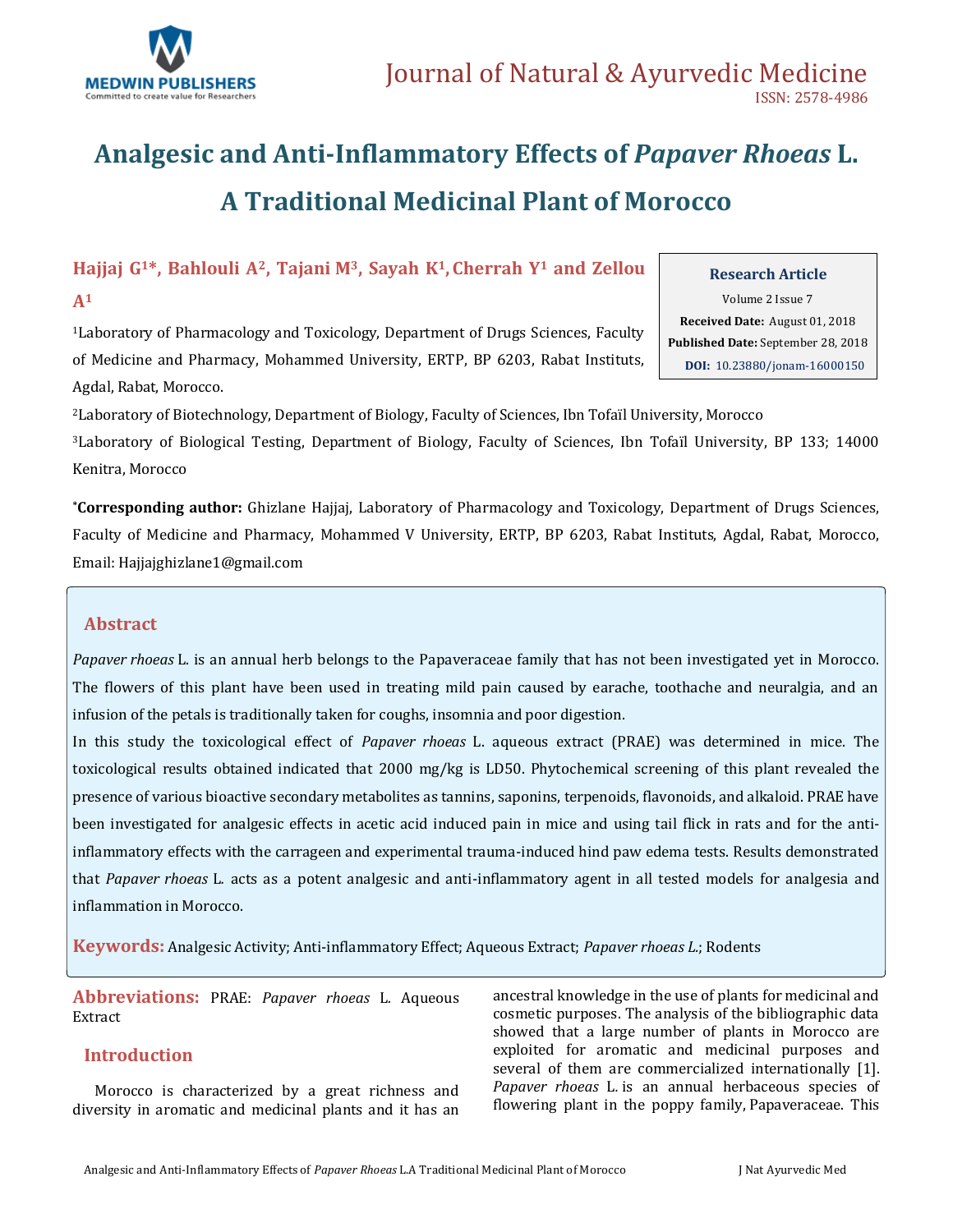plant is a temperate native with a very wide area, from Africa, to temperate and tropical Asia and Europe. It grows in fields, beside roads and grasslands. *Papaver rhoeas* L*.* is very slightly narcotic. The chef constituent of the fresh petals is the red coloring matter, which consists of rhoeadic and papaveric acids this color is much darkened by alkalis. The genus name of this plant is from Latin papps and alludes to the thick milky latex found in the stems, the species name rhoeas may be from the latin rhoea, the common name of the red poppy, which may be a derivative of the greek rhoeo, to break or shatter, denoting the quick falling sepals, petals and seeds [2]. The medicinal uses of *Papaver rhoeas* L*.* are somewhat unclear. However, as early as the 11th century, Arab physicians used this plant as a cough remedy [3]. This plant is claimed to be useful in the treatment of respiratory problems, asthma, cough, loss of voice, hay fever, insomnia, and intestinal and urinary irritations [3,4]. Previous phytochemical investigations on this plant have revealed the presence of mainly various alkaloids [5- 7]. As part of our on-going screening of plant extracts for activities the purpose of this study was to investigate about the preliminary phytochemical screening of *Papaver rhoeas* L*.* and to evaluate analgesic and antiinflammatory activities of *Papaver rhoeas* L*.* aqueous extract in rodents.

### **Materials and Methods**

#### **Plant Material**

Aerial parts of *Papaver rhoeas* L*.* were collected in and around Sidi Yahya in Morocco in the month of April 2016. The specimen was identified at the Department of Plant Biology, Ibn Tofail University, Morocco and Voucher specimen (N° Rab 7313) was kept in the herbarium of Botany Department of Scientific Institute of Rabat. The plant leaves were thoroughly washed with tap water to avoid dusts and other unwanted materials accumulated on the leaves from their natural environment. The dust free leaves were allowed to dry under shade in the botany laboratory. The dried leaves were powdered by using electric blender. Finally, fine powder was collected from the powdered leaves by sieving through the kitchen strainer and used for extraction [8].

#### **Preparation of Aqueous Extract**

50 g of powdered material of *Papaver rhoeas* L*.* was taken in beaker having 2 L capacities and 500 ml of distilled water was added, soaked for 48 h with occasional shaking and stirring. The soaked material of plant was filtered through several layers of muslin cloth one by one for coarse filtration. The filtered extracts were concentrated under reduced pressure at 40°C, in rotary evaporator. The semi-solid mass was obtained and was weighed to calculate the yield, which was 13.76% (w/w) respectively and stored in a refrigerator (-8°C), until use [9,10].

#### **Phytochemical Screening**

Phytochemical properties of *Papaver rhoeas* L*.* were tested according to the method described by trease and Evans (1983) using the following chemicals and reagents: Alkaloids with Mayer and Dragendoff's reagents, Saponins (frothing test) and tannins (FeCL3), flavonoids (Nacl and HCL), terpenoids (Salkowski test), anthraquinones (H2SO4) [11,12].

#### **Animals**

Rats (180-220 gm each) and mice (20-25 gm each) of either sex used in this study were housed in the animal center of Mohammed V University, Medicine and Pharmacy Faculty, Rabat, Morocco. Animals were given tap water ad libitum and maintained under standard conditions at  $23\pm1$  °C and relative humidity 60–70% and 12h-dark/12h-light cycle. The investigation was conducted in accordance with the Official Journal of the European Committee in 1991 and approved by the Institutional Research Committee regarding the care and use of animals for the experimental procedure in 2010; CEE509 [13,14].

#### **Acute Toxicity Test**

LD50 values were determined as described by OECD 423 this method is preferred because fewer animals are required [15]. Median lethal dose (LD50) of the aqueous extract was determined using female Swiss mice. The aqueous extract was dissolved in distilled water and given by orally way in a single dose (2 gm/kg, p. o.) of body weight. Mice were observed for clinical effects and mortality during 14 days [16].

#### *In vivo* **Analgesic Activity**

**Acetic acid-induced writhing test:** The test was performed according to Koster Test [17]. Nociception was induced by an intraperitoneal (i. p.) injection of 0.1 mL/10 gm acetic acid solution (3% with 300 mg/kg). Positive control animals were pretreated with aspirin (200 mg/kg, p. o.) 30 min before acetic acid. The aqueous extract of *Papaver rhoeas* L*.* was administered in different doses at 200 and 400 mg/kg p. o. to the Swiss mice after an overnight fast. Five minutes after the i. p. injection of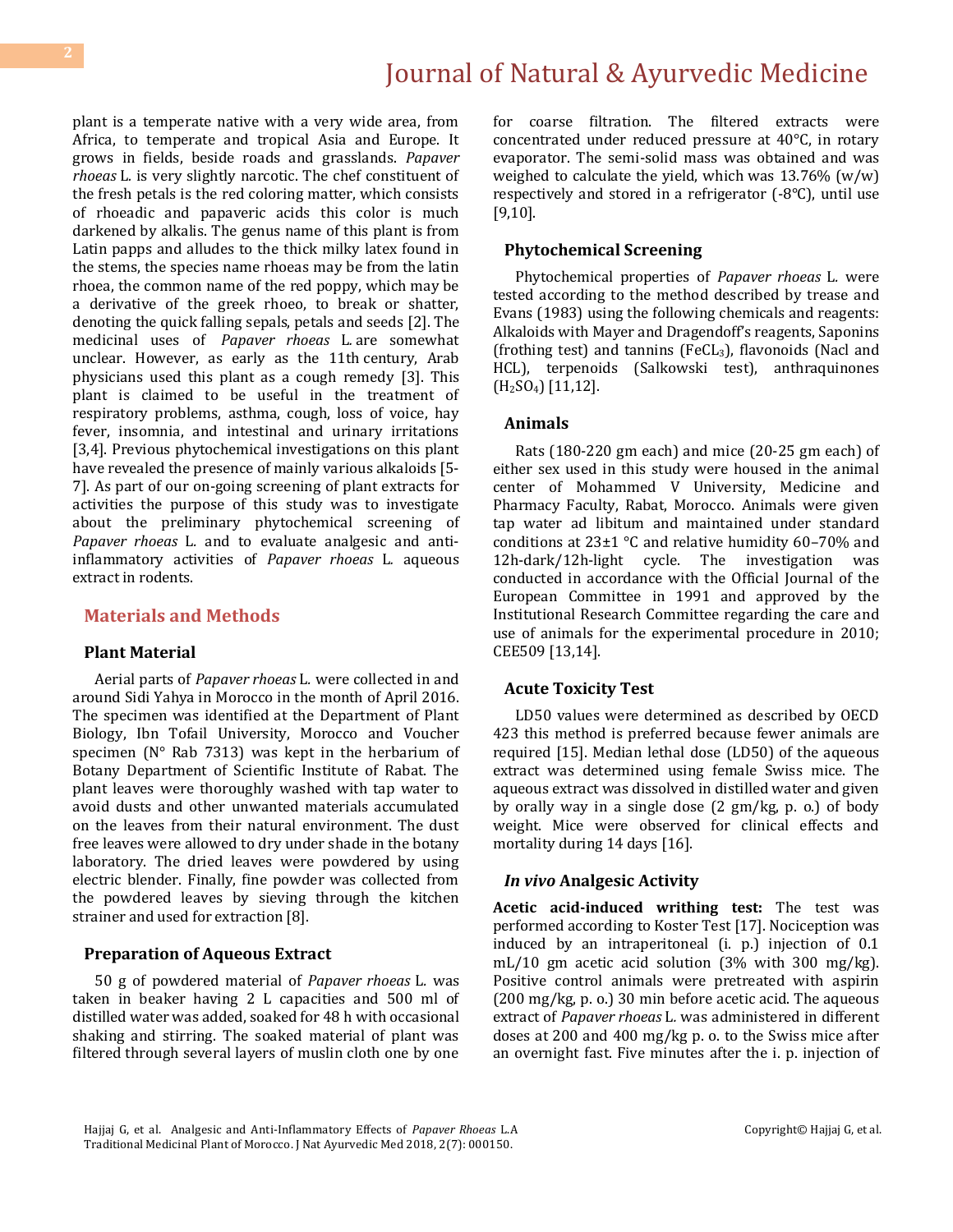acetic acid, the number of writhing and stretching was recorded during 20 min.

**Tail immersion test:** This experiment was done based on the previous observation demonstrating that morphinelike analgesics prolongs the tail withdrawal latency from hot water in rodents [18,19]. Rats that showed tail withdrawal time between 1.5 and 2 s were selected for this experiment, and the pretreatment latency was recorded. Then rodents were pretreated with morphine or aqueous extract of *Papaver rhoeas* L*.* and 4 to 5 cm of their tail was immersed in the warm water with a constant temperature of 55°C. The time between tail submersion and tail deflection was recorded at 15, 30, 45, 60 and 120 min after the treatment with standard drug or extract. A cut-off time of 10 s was maintained to avoid tail tissue damage in the rodents.

#### **Anti-Inflammatory Activity**

**Carrageenan-induced rat paw edema:** Carrageenaninduced hind paw edema model was used to determine the anti-inflammatory activity [20,21]. Animals were treated with the aqueous extract of *Papaver rhoeas* L*.* at doses 400 and 800 mg/kg p.o., Indomethacin (10 mg/kg) or normal control, 60 min prior to injection of 1% carrageenan (50 μl) in the plantar side of left hind paws of the rats. Paw volume was measured after Carrageenan injection at 1h30, 3h, and 6 h using a plethysmometer (model 7500, Ugo Basile).

**Percent inhibition of the edema was calculated as** 

**% of inhibition**= mean [v Left \_v Right] control-[v Left \_v Right] treated / [v Left \_v Right] control  $\times$  100.

**V Left** means the volume of edema on the left.

**V Right** means the volume of edema on the right.

**Experimental Trauma-Induced Rat Paw Edema:** In this test the anti-inflammatory properties were investigated by using mechanical stimuli (Riesterer and Jaques Test) [22]. Rats were given indomethacin (20 mg/kg p. o.) and aqueous extract (400,800 mg/kg p. o.) 1 h before dropping a weight of 50 gm onto the dorsum of the left hind paw of all rats. The right hind paw is not treated; it is taken as a witness. The paw volume was measured immediately before and at 1h30, 3h and 6h after treatment by means of volume displacement methods using a 7500 Ugo Basile Plethysmometer. The difference between the left paw and right paw volumes indicated the degree of inflammation. The average percentage increase in paw volume of each group was calculated and compared with the control group and the indomethacin group.

 **The percentages of inhibition of inflammation were calculated according to the following formula:** 

**% of inhibition**=mean [v Left \_ v Right] control [v Left \_ v Right] treated / [v Left  $\angle$  v Right] control  $\times$  100.

#### **Statistical Analysis**

Values were presented as mean ± SEM and were analyzed by one-way analysis of variance (ANOVA), following by student's t-test. All differences showing a \*p<0.05 were accepted as statistically significant.

#### **Result**

#### **Phytochemical Study**

All results of phytochemical analysis are showed in the [Table 1.](https://www.ncbi.nlm.nih.gov/pmc/articles/PMC3113358/table/T0001/)

The present study revealed that the phytochemical screening showed positive results for Tannins, Saponins, and Terpenoids with high degree of precipitation (+++). Flavonoids, and alkaloids were determined to be present with lesser amount  $(+)$  only in this plant.

| <b>Phytochemicals</b> | <b>Papaver rhoeas</b> |
|-----------------------|-----------------------|
| <b>Tannins</b>        | $^{++}$               |
| Flavonoids            |                       |
| Saponins              | $^{+++}$              |
| Alkaloids             |                       |
| Terpenoids            | $^{\mathrm{+++}}$     |
| Anthraquinones        |                       |

Table 1: Phytochemical screening of *Papaver rhoeas* L*.* aerial parts.

#### **Acute Oral Toxicity Study**

No adverse effect or mortality was detected in Swiss mice at 2 g/kg of *Papaver rhoeas* L*.* aqueous extract. All the animals were alive, healthy and active during the observational period of 14 days. So the LD 50 was considered as >2000 mg/kg.

#### *In vivo* **Analgesic Activity**

**Acetic acid induced writhing test:** The results obtained with acetic acid-induced writhing are shown in Table 2. All doses administered (200 and 400 mg/kg, p.o.) had a significant (P<0.05) effect on the number of abdominal constrictions, promoting 20.25, 12.25 writhing and 60.29% and 75.98% inhibition, respectively, as compared with the control group treated with distilled water.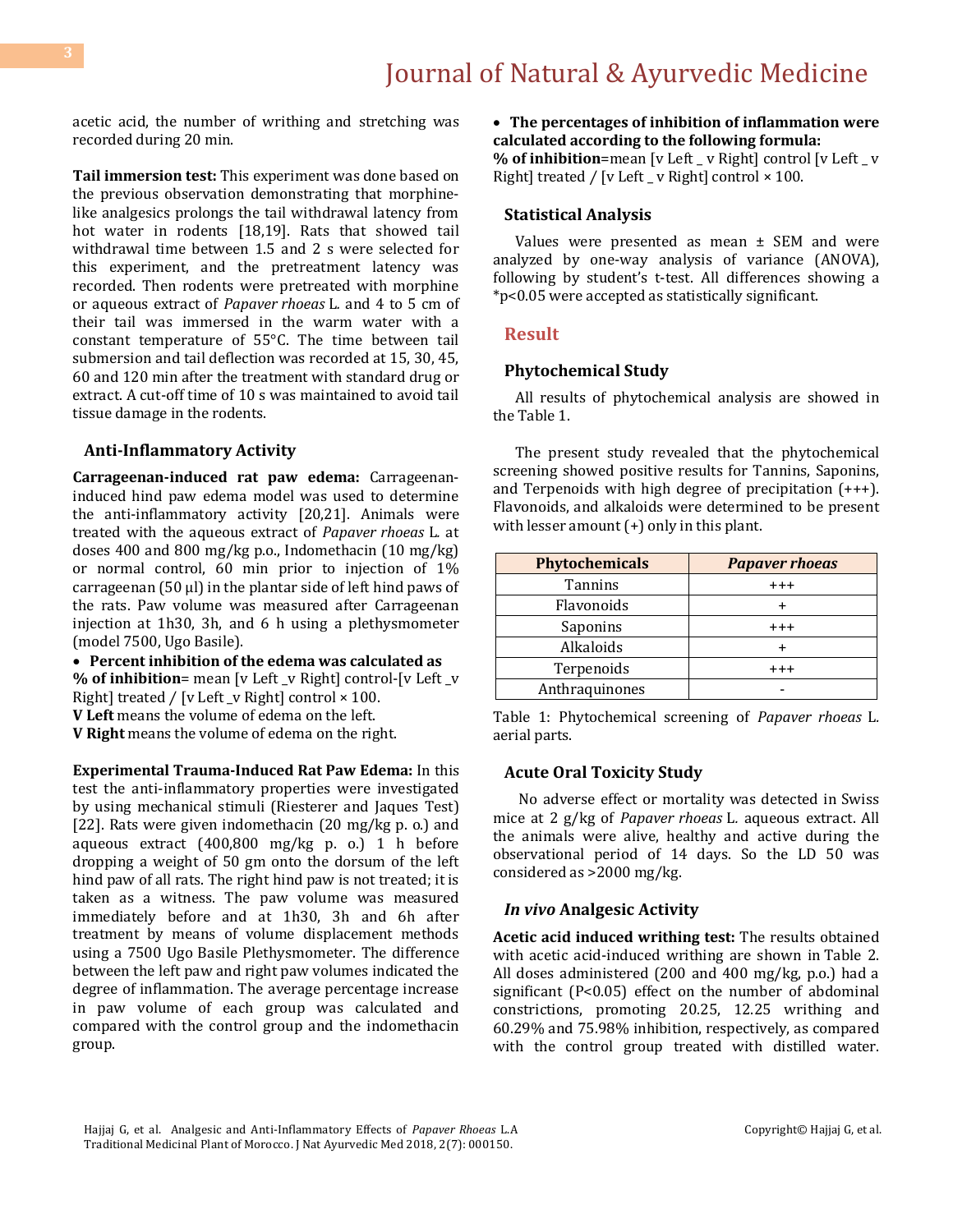Aspirin at a dose of 200 mg/kg (p.o.) reduced the writhing count  $(45 \text{ to } 19.6)$  in 20 minutes showing  $61.56\%$ 

inhibition.

| <b>Treatment groups</b> | No of writhing<br>Dose mg/kg p.o. |                    | <b>Percent of inhibition (%)</b> |
|-------------------------|-----------------------------------|--------------------|----------------------------------|
| Control                 | $0,5$ ml/mouse                    | $45 \pm 2.58$      |                                  |
| Aspirin                 | 200                               | 19.6±2.88*         | 61.56                            |
| AEPR                    | 200                               | $20.25 \pm 3.21^*$ | 60.29                            |
| AEPR                    | 400                               | 12.25±2.40*        | 75.98                            |

Table 2: Effect of *Papaver rhoeas* L*.* on acetic acid induced writhing in mice.

Values are means  $\pm$  S.E.M.  $*$  P < 0.05, significantly different from control; Student's t-test (n= 6).

**Tail flick test:** Table 3 shows the results obtained for Tail flick Test. There was no significant difference between mean reaction time of different groups (P>0.05) at 0 hr. Test groups showed increase in the reaction time significantly after 15 min in the doses of 400 mg/kg and 800 mg/kg body weight, per orally compared to the control group. AEPR at the dose of 400 and 800 mg/kg body weight, per orally showed highly significant increase in reaction time at 30 min (reaction time 7.32 and 9.72 seconds respectively, P<0.05).

| <b>Reaction Time in Seconds</b> |                 |                  |                  |                  |                  |                      |
|---------------------------------|-----------------|------------------|------------------|------------------|------------------|----------------------|
| Treatment /Dose                 | $0 \text{ min}$ | $15 \text{ min}$ | $30 \text{ min}$ | $45 \text{ min}$ | $60 \text{ min}$ | $120 \,\mathrm{min}$ |
| Control                         | $1.57 \pm 0.13$ | $1.62 \pm 0.1$   | $1.63 \pm 0.09$  | $1.65 \pm 0.13$  | $1.54 \pm 0.14$  | $1.45 \pm 0.14$      |
| Morphine 5mg/kg                 | $1.78 \pm 0.19$ | $3 + 0.15$       | $5.5 \pm 0.19$   | $7.49 \pm 0.15$  | $5.05 \pm 0.14$  | $3 \pm 0.13$         |
| AEPR 400 mg/kg                  | $1.65 \pm 0.13$ | $5.82 \pm 0.28*$ | $7.32 \pm 0.2^*$ | $4.66 \pm 0.7*$  | $3.35 \pm 0.29$  | $3.15 \pm 0.15$      |
| AEPR 800 mg/kg                  | $1.70 \pm 0.73$ | $4.83 \pm 0.65*$ | $9.72 \pm 0.45*$ | $5.06 \pm 0.32*$ | $4.71 \pm 0.16*$ | $4.013 \pm 0.21$     |

Table 3: Central Analgesic activity of *Papaver rhoeas* L*.* by Tail immersion test.

Values are means ± S.E.M. \*P < 0.05, significantly different from control; Student's t-test (n= 6) AEPR: Aqueous extract of *Papaver rhoeas* L*.*

### **Anti-Inflammatory Activity**

**Carrageenan-induced rat paw edema:** The aqueous extract of *Papaver rhoeas* L*.* at a dose of 400 mg/kg , showed 87.47%, 86.99% and 75.65% inhibition at 1h30– 6th hour Mean while Aqueous extract administered at a dose of 800 mg/kg, showed 87.47%, 87.49% and 83.61% inhibition at 1h  $30-6$ <sup>th</sup> hour respectively while Indomethacin at a dose of 10 mg/kg p.o. prevented carragenan induced paw edema with a percentage inhibition of 64.24%, 74.14%,63.59 %, at 1h30–6th hour respectively [\(Table 4](https://www.ncbi.nlm.nih.gov/pmc/articles/PMC5615419/table/tbl0005/) & 5).

| Treatment groups n=6 | Dose mg/kg p.o. | Mean volume of edema (paw left-paw right) induced by<br>carrageenan (ml) |                   |                    |
|----------------------|-----------------|--------------------------------------------------------------------------|-------------------|--------------------|
|                      |                 | 1h30                                                                     | 3 <sub>h</sub>    | 6h                 |
| Control              | $\,$ $\,$       | $0.386 \pm 0.01$                                                         | $0.581 \pm 0.00$  | $0.478 \pm 0.01$   |
| Indomethacin         | 10              | $0.115 \pm 0.003*$                                                       | $0.15 \pm 0.006*$ | $0.165 \pm 0.007*$ |
| AEPR                 | 400             | $0.036 \pm 0.13*$                                                        | $0.055 \pm 0.13*$ | $0.075 \pm 0.05*$  |
| AEPR                 | 800             | $0.038 \pm 0.11*$                                                        | $0.06 \pm 0.061*$ | $0.054 \pm 0.089*$ |

Table 4: Effect of *Papaver rhoeas L.* on carrageenan-induced rat paw edema.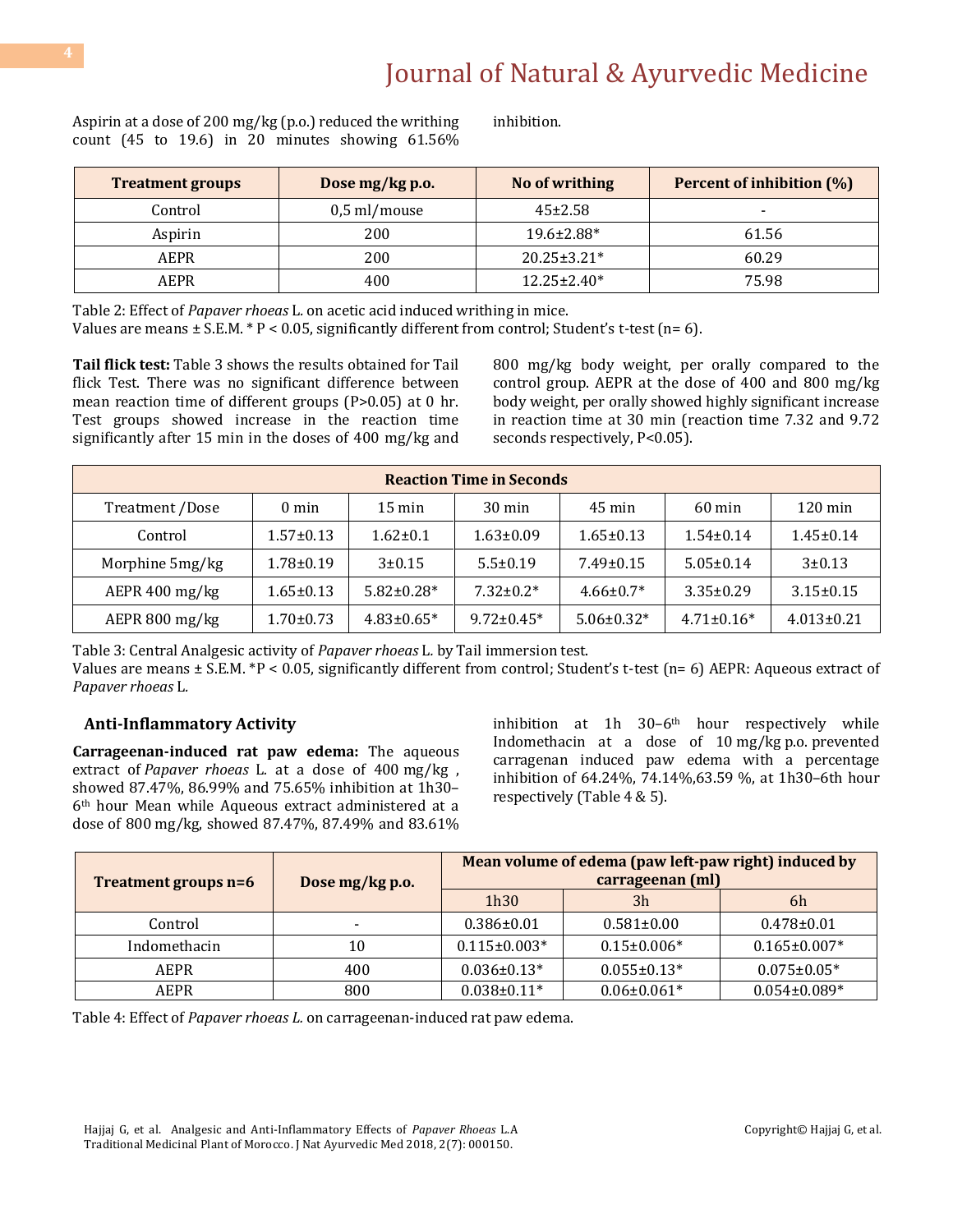Values are expressed as mean  $\pm$  S.E.M. ( $n = 6$ ), AEPR: aqueous extract of *Papaver rhoeas* L*.*,\*P<0.05 statistically significant compared to the control and reference drug (Indomethacin).

| Treatment groups n=6 | Dose mg/kg p.o. | <b>Percent of Inhibition of Inflammation Induced By</b><br>carrageenan (%) |                |       |
|----------------------|-----------------|----------------------------------------------------------------------------|----------------|-------|
|                      |                 | 1h30                                                                       | 3 <sub>h</sub> | 6h    |
| Control              |                 | -                                                                          |                |       |
| Indomethacin         | 10              | 64.24                                                                      | 74.14          | 63.59 |
| AEPR                 | 400             | 87.47                                                                      | 86.99          | 75.65 |
| AEPR                 | 800             | 87.47                                                                      | 87.49          | 83.61 |

Table 5: Percentage of inhibition of inflammation of *Papaver rhoeas* L*.* using carrageenan-induced rat paw edema.  $N= 6$ ; these results compared with standard drug (Indomethacin,  $10mg/kg$ ,p.o.) were administered by the oral route.

**Experimental trauma-induced rat paw edema**: Table 6 & **7** shows that all *Papaver rhoeas* L*.* doses significantly decreased the inflammation compared to controls, with the maximum effect at 3 hour produced by 400 mg/kg (94.95%) and 800 mg/kg (94.73%). Meanwhile, 20 mg/kg of indomethacin significantly inhibited inflammation compared to controls, and the largest effect was (83.62%).

| Treatment groups n=6 | Dose mg/kg p.o. | Mean volume of edema (paw left-paw right) Induced By<br><b>Experimental Trauma(ml)</b> |                    |                    |
|----------------------|-----------------|----------------------------------------------------------------------------------------|--------------------|--------------------|
|                      |                 | 1h30                                                                                   | 3 <sub>h</sub>     | 6h                 |
| Control              |                 | $0.441 \pm 0.01$                                                                       | $0.693 \pm 0.01$   | $0.563 \pm 0.01$   |
| Indomethacin         | 20              | $0.09 \pm 0.006*$                                                                      | $0.102 \pm 0.008*$ | $0.142 \pm 0.006*$ |
| AEPR                 | 400             | $0.032 \pm 0.08^*$                                                                     | $0.027 \pm 0.04*$  | $0.06 \pm 0.115$ * |
| AEPR                 | 800             | $0.034 \pm 0.06*$                                                                      | $0.032 \pm 0.017*$ | $0.05 \pm 0.06*$   |

Table 6: Effect of aqueous extract of *Papaver rhoeas* L*.*on experimental trauma-induced rat paw edema.

Values are expressed as mean  $\pm$  S.E.M. ( $n = 6$ ), AEPR: aqueous extract of *Papaver rhoeas L.*, \*P< 0.05 statistically significant compared to the control and, reference drug (Indomethacin).

| Treatment groups n=6 | Dose mg/kg p.o. | Percent of Inhibition of Inflammation Induced By<br><b>Experimental Trauma (%)</b> |                |       |
|----------------------|-----------------|------------------------------------------------------------------------------------|----------------|-------|
|                      |                 | 1h30                                                                               | 3 <sub>h</sub> | 6h    |
| Control              |                 |                                                                                    |                |       |
| Indomethacin         | 20              | 79.55                                                                              | 83.62          | 75.16 |
| AEPR                 | 400             | 90.78                                                                              | 94.95          | 83.97 |
| AEPR                 | 800             | 88.09                                                                              | 94.73          | 84.2  |

Table 7: Percentage of inhibition of inflammation of *Papaver rhoeas* L*.* using experimental trauma-induced rat paw edema.

 $N= 6$ ; these results compared with standard drug (Indomethacin, 20mg/kg, p.o.) were administered by the oral route.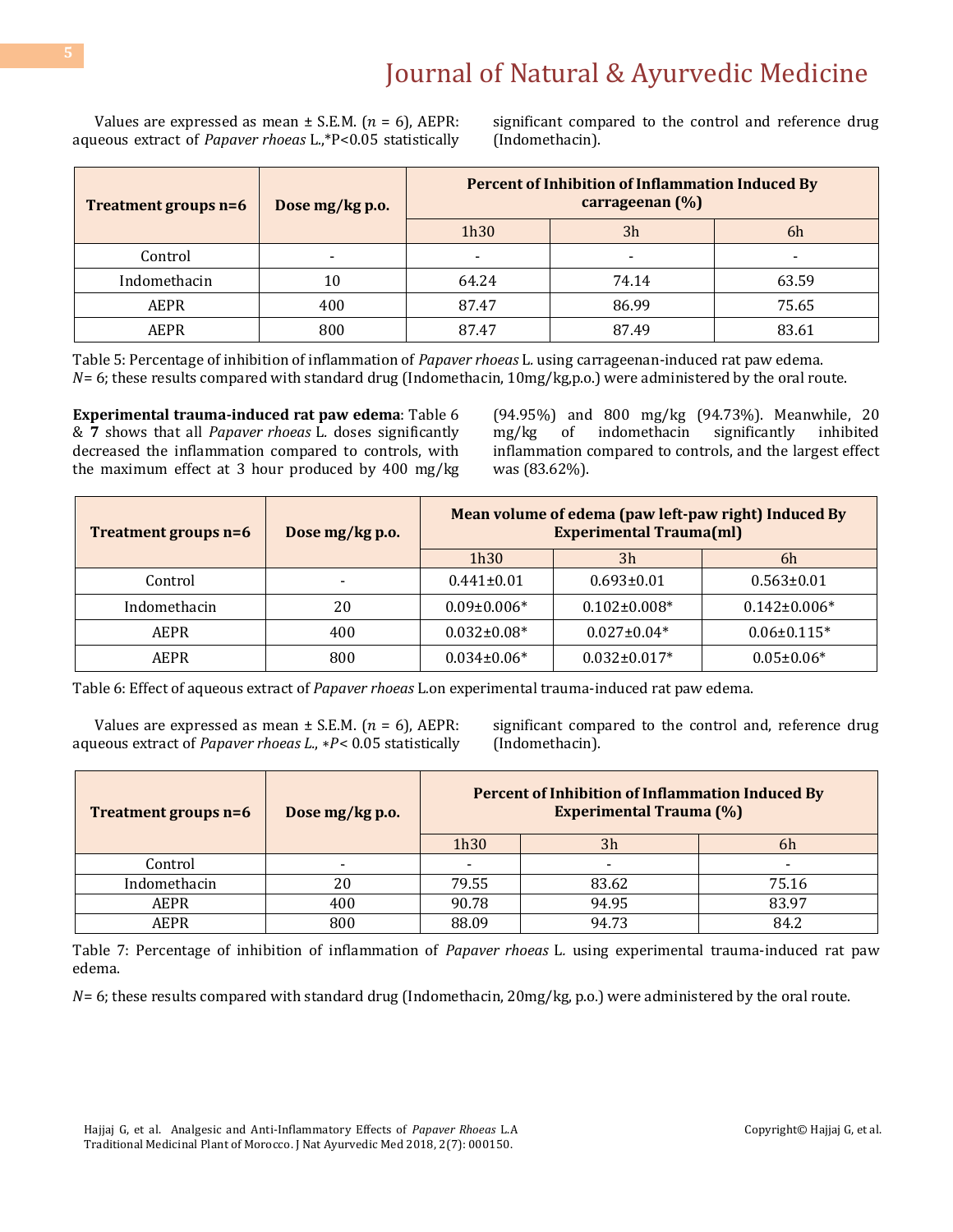### **Discussion**

 This study was undertaken to investigate the aqueous extract of *Papaver rhoeas* L*.* at doses 400 and 800 mg/kg (-1) p.o. for analgesic and anti-inflammatory activities. The analgesic effect was studied using acetic acid-induced abdominal constriction in mice and tail immersion test in rats, while the anti-inflammatory effect was investigated using carrageenan and experimental Trauma- induced paw oedema in rats.

The extract of *Papaver rhoeas* L*.* showed statistically significant (P<0.05) analgesic activity at all tested dose levels and it also exhibited significantly (P<0.05) antiinflammatory effect. The preliminary phytochemical screening of the plant extract revealed the presence of Flavonoids, Terpenoids, Tannins, Alkaloids and Saponins while the effect of flavonoids, saponins and tannins on analgesic and inflammatory has been reported. In the analgesic effect against acetic acid induced visceral pain, the characteristic of pain activity is presented with contraction of abdominal muscle followed by extension of hind limbs and elongation of body part and such constriction is thought to be mediated by local peritoneal receptor [\[23\]](https://www.ncbi.nlm.nih.gov/pmc/articles/PMC4761666/#B18). The acetic acid provoked writhing is simple and commonly used method for screening analgesic drugs [24]. In the tail immersion method [[25\]](https://www.ncbi.nlm.nih.gov/pmc/articles/PMC4761666/#B27), The behavior of pain resulting from this method is based on reflex mediated at spinal level which is considered more sensitive to other thermal nociceptive models like hot plate method [[26,](https://www.ncbi.nlm.nih.gov/pmc/articles/PMC4761666/#B29) 27].

This method has also advantage of differentiating central opioid-like analgesics from peripheral analgesics [28]. In our study we believe that the analgesic activity of the extract may therefore be due to either its action on the peritoneal receptors, the inhibition of the production of arachidonic acid metabolites or the inhibition of synaptic transmission of painful messages to the central nervous system. In the anti-inflammatory effect, the carrageenan and experimental-Trauma induced rat paw edema is commonly used as an experimental animal model to evaluate the anti-inflammatory potential of natural products and is believed to be biphasic. The initial phase is due to the release of histamine, serotonin and kinin in the first hour after administration of carrageenan or trauma. Second phase is attributed to release of bradykinin, prostaglandin and lysosome [29] Saponins are reported to have anti-inflammatory effects supported by the reduction of carrageen an induced lipid peroxidation and hydroxyl radical content in rat serum [30].

In previous study certain flavonoids possess potent inhibitory activity against a wide array of enzymes and prostaglandins [31-32] also in another study some tannins have been shown to inhibit the inflammatory events which occur at the onset of hemorrhagic cystitis. The coexistence of both analgesic and anti-inflammatory effects seen with this extract is well defined for various non-steroidal anti-inflammatory drugs (NSAIDs) since the cyclooxygenase enzyme which leads to the production of prostanoids is usually inhibited. Our results suggest that the extract has NSAID-like activity which correlates with the traditional use of the plant. The result obtained from this study shows that aqueous extract of *Papaver rhoeas* L*.* contained phytochemical constituents with analgesic and anti-inflammatory activities, therefore this plant could be used in the management of pain and inflammatory conditions in Morocco.

#### **Conclusion**

In conclusion, *Papaver rhoeas* L*.* in a dose-dependent pattern was effective in attenuating pain and inflammation in rodent models, and therefore it could be investigated as a potential treatment for pain and chronic inflammatory conditions in humans.

### **Acknowledgement**

The authors wish to thank all the individuals and institutions who made this survey possible.

#### **Conflict of Interests:** Declared none.

#### **References**

- 1. [Taleb MS \(2017\) Aromatic and Medicinal Plants in](https://waset.org/publications/10008271/aromatic-and-medicinal-plants-in-morocco-diversity-and-socio-economic-role)  [Morocco: Diversity and Socio-Economic Role.](https://waset.org/publications/10008271/aromatic-and-medicinal-plants-in-morocco-diversity-and-socio-economic-role)  [International Journal of Agricultural & Biosystems](https://waset.org/publications/10008271/aromatic-and-medicinal-plants-in-morocco-diversity-and-socio-economic-role)  [Engineering 11\(12\): 812-](https://waset.org/publications/10008271/aromatic-and-medicinal-plants-in-morocco-diversity-and-socio-economic-role) 816.
- 2. Ghizlane H, Aziz BB (2016) [Pharmacological](https://www.sciencedirect.com/science/article/pii/B9780128029725000032)  [properties of some medicinal plants, its components](https://www.sciencedirect.com/science/article/pii/B9780128029725000032)  [and using](https://www.sciencedirect.com/science/article/pii/B9780128029725000032) fields [Fruits, Vegetables, and Herbs,](https://www.sciencedirect.com/science/book/9780128029725) Bioactive Foods in Health Promotion, pp: 41-56.
- 3. Howard M (1987) Traditional Folk Remedies, a Comprehensive Herbal. Century Hutchinson, London.
- 4. Potterton D, Stringer M (1996) Culpepers Colour Herbal. Foulsham, DNP CD-ROM, London, pp: 16-243.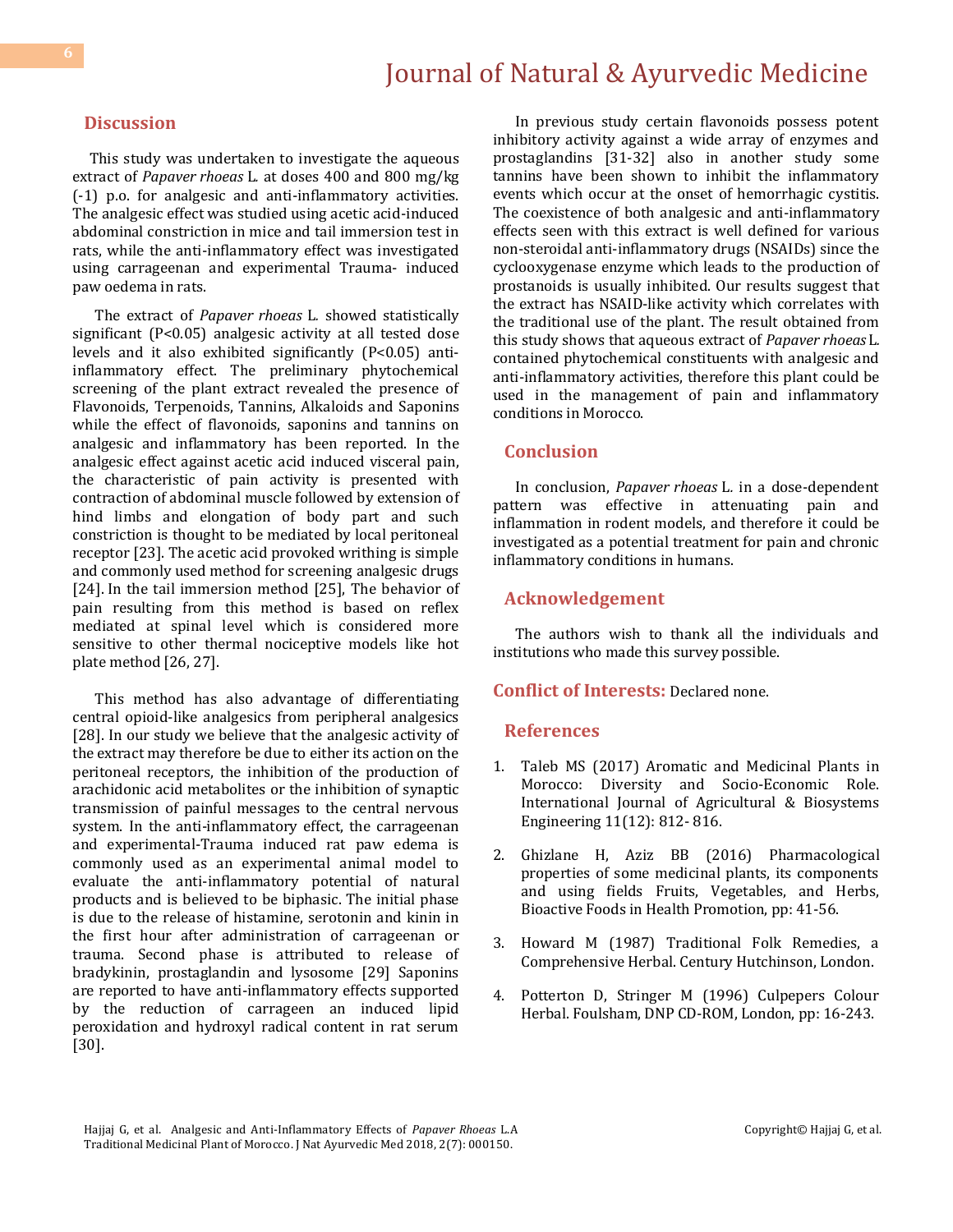- 5. ISI Database (2004) Institute for Scientific Information, UK.
- 6. [Kalav YN and Sariyar G \(1989\) Alkaloids](https://www.ncbi.nlm.nih.gov/pubmed/17262466) from Turkish [Papaver rhoeas.](https://www.ncbi.nlm.nih.gov/pubmed/17262466) Planta Medica 55(5): 488.
- 7. [El-Masry S, El-Ghazooly MG, Omar AA, Khafagy SM,](https://www.ncbi.nlm.nih.gov/pubmed/17401817)  [Philipson JD \(1981\) Alkaloids from Egyptian](https://www.ncbi.nlm.nih.gov/pubmed/17401817) Papaver [rhoeas. Planta Medica](https://www.ncbi.nlm.nih.gov/pubmed/17401817) 41(1): 101-105.
- 8. [Ghizlanehajjaj, Bahlouli A, Mounatajani, Cherrah Y,](https://innovareacademics.in/journals/index.php/ijpps/article/viewFile/9313/4745)  Zellou A (2016) *In vivo* [Anti-nociceptive and Anti](https://innovareacademics.in/journals/index.php/ijpps/article/viewFile/9313/4745)[inflammatory properties of](https://innovareacademics.in/journals/index.php/ijpps/article/viewFile/9313/4745) *Ormenismixta L.* from [Morocco. International Journal of Pharmacy and](https://innovareacademics.in/journals/index.php/ijpps/article/viewFile/9313/4745)  [Pharmaceutical Sciences 8\(5\): 49-52.](https://innovareacademics.in/journals/index.php/ijpps/article/viewFile/9313/4745)
- 9. Hajjaj G, Bounihi A, Tajani M, Cherrah Y, Zellou A (2013) Anti-inflammatory evaluation of aqueous extract of *Matricaria chamomilla L.* (asteraceae) in experimental animal models from Morocco. World J Pharm Res 2(5): 1218-28.
- 10. Hajjaj G, Bounihi A, Tajani M, Cherrah Y, Zellou A (2014) *In vivo* analgesic activity of essential oil and aqueous extract of *Matricaria chamomilla L*. (asteraceae). World J Pharmacy Pharm Sci 5: 1-13.
- 11. Trease GE, Evans WC (1983) Textbook of Pharmacognosy, 12<sup>th</sup> (Edn.), Balliese Tindall and Company Publisher, London, pp: 343-383.
- 12. [Uddin G, Rauf A, Siddiqui BS, Shah SQ \(2011\)](https://www.idosi.org/mejsr/mejsr10(1)11/14.pdf)  [Preliminary Comparative Phytochemical Screening of](https://www.idosi.org/mejsr/mejsr10(1)11/14.pdf)  [Diospyros lotus Stewart. Middle-East Journal of](https://www.idosi.org/mejsr/mejsr10(1)11/14.pdf)  [Scientific Research 10\(1\): 78-81.](https://www.idosi.org/mejsr/mejsr10(1)11/14.pdf)
- 13. Ghosh MN (1984) Fundamentals of experimental pharmacology, 2nd (Edn.), Scientific Book Agency, Calcutta, pp: 178-210.
- 14. (1986) Journal Officiel des communautés européennes. The directive, 86/609/CEE.
- 15. (2011)OECD Guidelines for the Testing of Chemicals (No. 423)"Acute Oral Toxicity-Acute Toxic Class Method".
- 16. [Hajjaj G, chakour R, Bahlouli A, Tajani M, Cherrah Y, et](http://tpcj.org/download/vol-5-iss-3-2018/TPCJ2018-05-03-86-94.pdf)  [al. \(2018\) Evaluation of CNS Activity and Anti-](http://tpcj.org/download/vol-5-iss-3-2018/TPCJ2018-05-03-86-94.pdf)[Inflammatory Effect of](http://tpcj.org/download/vol-5-iss-3-2018/TPCJ2018-05-03-86-94.pdf) *Pistacia atlantica* desf. [Essential Oilfrom Morocco. The Pharmaceutical and](http://tpcj.org/download/vol-5-iss-3-2018/TPCJ2018-05-03-86-94.pdf)  [Chemical Journal 5\(3\): 86-94.](http://tpcj.org/download/vol-5-iss-3-2018/TPCJ2018-05-03-86-94.pdf)
- 17. [Koster R, Anderson M, Debeer EJ \(1959\) Acetic acid](https://www.scopus.com/record/display.uri?eid=2-s2.0-84921752455&origin=inward)  [for analgesic screening. Fed Proc 18: 412.](https://www.scopus.com/record/display.uri?eid=2-s2.0-84921752455&origin=inward)
- 18. [Dykstra LA, Woods JH \(1986\) A tail withdrawal](https://www.ncbi.nlm.nih.gov/pubmed/3713205)  procedure [for assessing analgesic activity in Rhesus](https://www.ncbi.nlm.nih.gov/pubmed/3713205)  [monkeys. J Pharmacol Methods](https://www.ncbi.nlm.nih.gov/pubmed/3713205) 15(3): 263-269.
- 19. [Winter CA, Risley EA, Nuss GW \(1962\) Carrageenan](https://www.ncbi.nlm.nih.gov/pubmed/14001233)[induced oedema in the hind paw of the rat as an assay](https://www.ncbi.nlm.nih.gov/pubmed/14001233)  [for anti-inflammatory activity. Proc Soc Exp Biol Med](https://www.ncbi.nlm.nih.gov/pubmed/14001233)  [111: 544-547.](https://www.ncbi.nlm.nih.gov/pubmed/14001233)
- 20. Hajjaj G, Bounihi A, Tajani M, Cherrah Y, Zellou A (2013) Anti-inflammatory evaluation of aqueous extract of Matricaria chamomilla L. (asteraceae) in experimental animal models from Morocco. World J Pharm Res 5: 1218-1228.
- 21. Riesterer L. Jaques R (1970) The influence of anti[inflammatory drugs on the development of an](https://www.karger.com/Article/Abstract/136078)  [experimental traumatic paw oedema in the rat.](https://www.karger.com/Article/Abstract/136078)  [Pharmacology 3\(4\): 243-251.](https://www.karger.com/Article/Abstract/136078)
- 22. [Bentley GA, Newton SH, Starr J \(1983\) Studies on the](https://www.ncbi.nlm.nih.gov/pubmed/6135474/)  antinociceptive action of  $\alpha$ -agonist drugs and their [interactions with opioid mechanisms.](https://www.ncbi.nlm.nih.gov/pubmed/6135474/) Br J Pharmacol [79\(1\): 125-134.](https://www.ncbi.nlm.nih.gov/pubmed/6135474/)
- 23. [Collier HO, Dinneen LC, Johnson CA, Schneider C](https://www.ncbi.nlm.nih.gov/pubmed/4230818/)  [\(1968\) The abdominal constriction response and its](https://www.ncbi.nlm.nih.gov/pubmed/4230818/)  [suppression by analgesic drugs in the mouse.](https://www.ncbi.nlm.nih.gov/pubmed/4230818/) Br J [Pharmacol Chemother](https://www.ncbi.nlm.nih.gov/pubmed/4230818/) 32(2): 295-310.
- 24. Vogel H (2007) [Drug Discovery and Evaluation:](https://www.springer.com/in/book/9783540709954)  Pharmacological Assays. [Berlin, Germany: Springer.](https://www.springer.com/in/book/9783540709954)
- 25. [Chapman CR, Casey KL, Dubner R, Foley KM, Gracely](https://www.ncbi.nlm.nih.gov/pubmed/4011282)  [RH \(1985\) Reading AE Pain measurement: an](https://www.ncbi.nlm.nih.gov/pubmed/4011282)  overview. Pain [22\(1\): 1-31.](https://www.ncbi.nlm.nih.gov/pubmed/4011282)
- 26. [Gårdmark M, Höglund AU, Hammarlund-Udenaes M](https://www.ncbi.nlm.nih.gov/pubmed/9868743)  [\(1998\) Aspects on tail-flick, hot-plate and electrical](https://www.ncbi.nlm.nih.gov/pubmed/9868743)  stimulation tests for morphine antinociception. [Pharmacol Toxicol 83\(6\): 252-258.](https://www.ncbi.nlm.nih.gov/pubmed/9868743)
- 27. [Fan S, Ali NA, Basri DF \(2014\) Evaluation of analgesic](https://www.hindawi.com/journals/ecam/2014/976764/)  [activity of the methanol extract from the galls](https://www.hindawi.com/journals/ecam/2014/976764/)  of [Quercus infectoria](https://www.hindawi.com/journals/ecam/2014/976764/) (Olivier) in rats. Evidence-Based [Complementary and Alternative Medicine 2014: 6.](https://www.hindawi.com/journals/ecam/2014/976764/)
- 28. [Winter CA, Risley EA, Nuss GW \(1962\) Carrageenan](https://www.ncbi.nlm.nih.gov/pubmed/14001233)[induced oedema in the hind paw of the rat as an assay](https://www.ncbi.nlm.nih.gov/pubmed/14001233)  [for anti-inflammatory activity. Proc Soc Exp Biol Med](https://www.ncbi.nlm.nih.gov/pubmed/14001233)  [111: 544-547.](https://www.ncbi.nlm.nih.gov/pubmed/14001233)